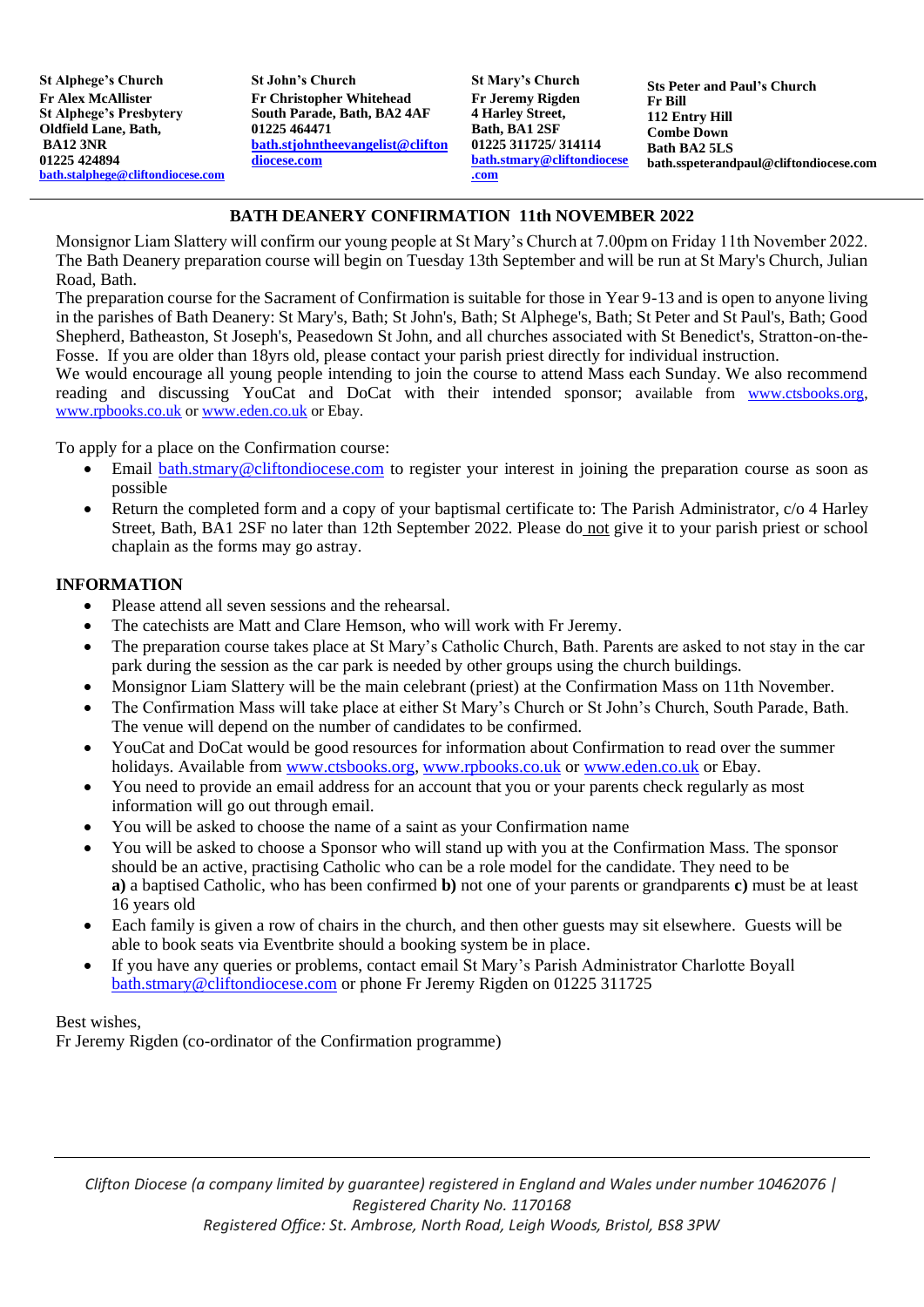# **Confirmation course dates 2022**

|                           | <b>DATE</b>                        | <b>PLACE</b>                      | <b>TIME</b>     |
|---------------------------|------------------------------------|-----------------------------------|-----------------|
| Session 1:                | Tuesday 13th September             | St Mary's Catholic<br>Church Bath | $19.00 - 20.15$ |
| Session 2:                | Tuesday 20th September             | St Mary's Catholic<br>Church Bath | $19.00 - 20.15$ |
| Session 3:                | Tuesday 27 <sup>th</sup> September | St Mary's Catholic<br>Church Bath | $19.00 - 20.15$ |
| Session 4:                | Tuesday 4th October                | St Mary's Catholic<br>Church Bath | $19.00 - 20.15$ |
| Session 5:                | Tuesday 11th October               | St Mary's Catholic<br>Church Bath | $19.00 - 20.15$ |
| Session 6:                | Tuesday 18th October               | St Mary's Catholic<br>Church Bath | $19.00 - 20.15$ |
| Session 7:                | Tuesday 1st November               | St Mary's Catholic<br>Church Bath | $19.00 - 20.15$ |
| Rehearsal                 | Tuesday 8th November               | <b>TBC</b>                        | $19.00 - 20.15$ |
| <b>Confirmation Mass:</b> | Friday 11th November               | <b>TBC</b>                        | $19.00 - 21.00$ |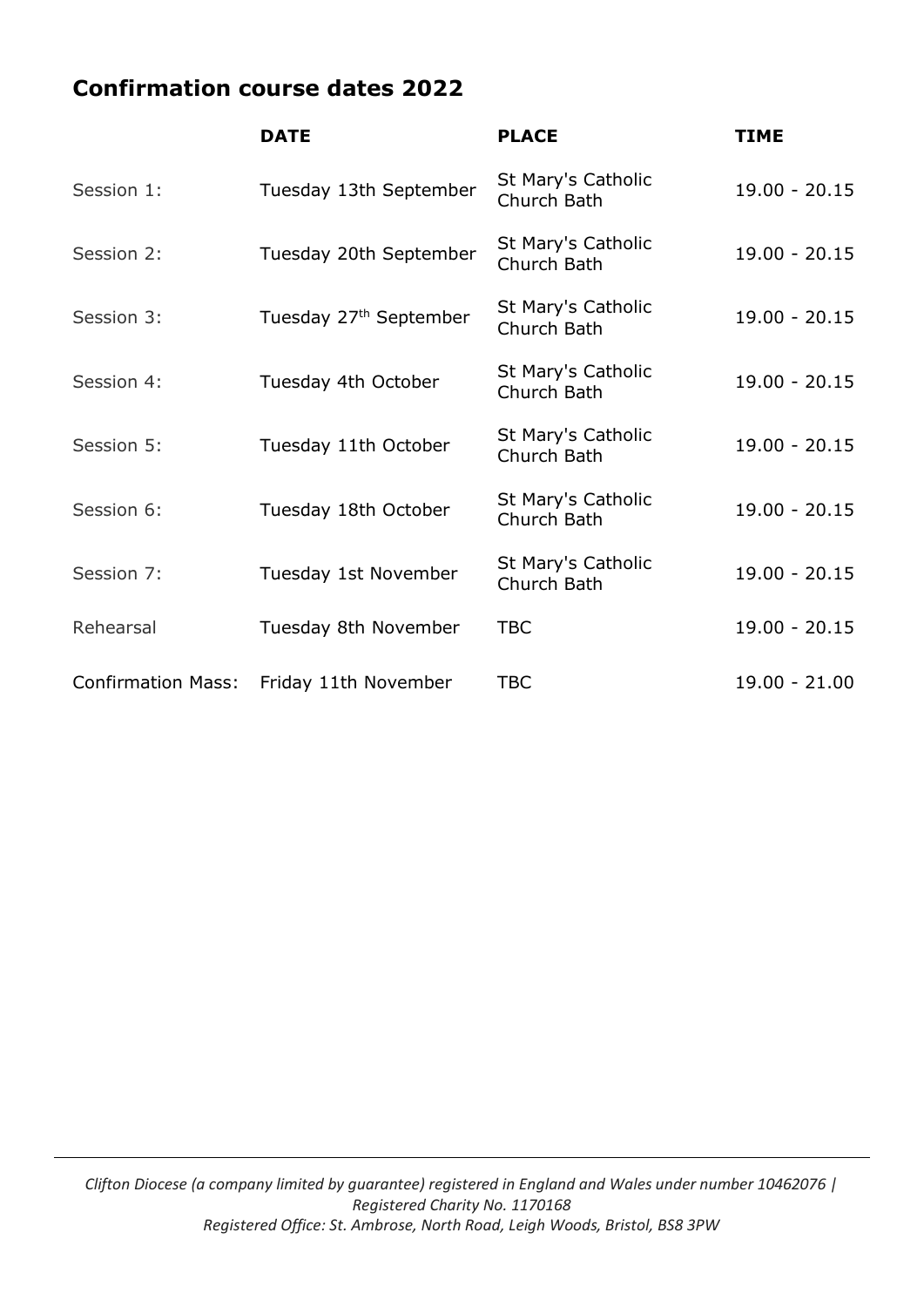### **APPLICATION FORM: Return by post to Parish Office c/o 4 Harley Street, Bath, BA1 2SF**

#### **\*\*Please complete the form in block capitals to ensure the details are easy to read.\*\***

| $on.\ldots.\ldots.(day).\ldots.\ldots.\ldots.\ldots.\ldots(month).\ldots.\ldots.\ldots.(year)$                                                                                                                                                                                                                                                            |  |  |  |
|-----------------------------------------------------------------------------------------------------------------------------------------------------------------------------------------------------------------------------------------------------------------------------------------------------------------------------------------------------------|--|--|--|
| Copy of baptism certificate enclosed: yes/ no                                                                                                                                                                                                                                                                                                             |  |  |  |
| Deanery Parish 2022 Confirmation Programme, run by Matt and Clare Hemson. This will culminate in being confirmed<br>on Friday 11th November 2022 (venue TBC). I promise to attend all the sessions and understand that if I am unable to<br>do so, I will need special permission from Fr Jeremy Rigden in order complete the programme and be confirmed. |  |  |  |
|                                                                                                                                                                                                                                                                                                                                                           |  |  |  |
| <b>FOR PARENT OR GUARDIAN</b>                                                                                                                                                                                                                                                                                                                             |  |  |  |
| I am willing for my son/daughter to take part in the Deanery Confirmation programme, which takes place at St Mary's<br>Parish Centre (next to the church) on Tuesday evenings from 13th September 2022. I will ensure that my son/daughter<br>attends all of the sessions.                                                                                |  |  |  |
| I understand that for reasons of safeguarding, my son/daughter must be collected from St Mary's Parish Centre<br>immediately after each meeting.                                                                                                                                                                                                          |  |  |  |
| I undertake to inform Fr Jeremy Rigden if my son/daughter is unable to attend a meeting.                                                                                                                                                                                                                                                                  |  |  |  |
|                                                                                                                                                                                                                                                                                                                                                           |  |  |  |

Emergency telephone number……………………………………………………………………..……..……………

Please add any medical conditions, allergies, personal issues etc. we should know about on a separate sheet.

*Information provided on this form, together with all other personal data held about these individuals by the Parish and the Clifton Diocese, is processed in accordance with the Diocese's Privacy Notice; which is available at https://cliftondiocese.com/privacy-notice or from the Parish Office*

*Clifton Diocese (a company limited by guarantee) registered in England and Wales under number 10462076 | Registered Charity No. 1170168 Registered Office: St. Ambrose, North Road, Leigh Woods, Bristol, BS8 3PW*